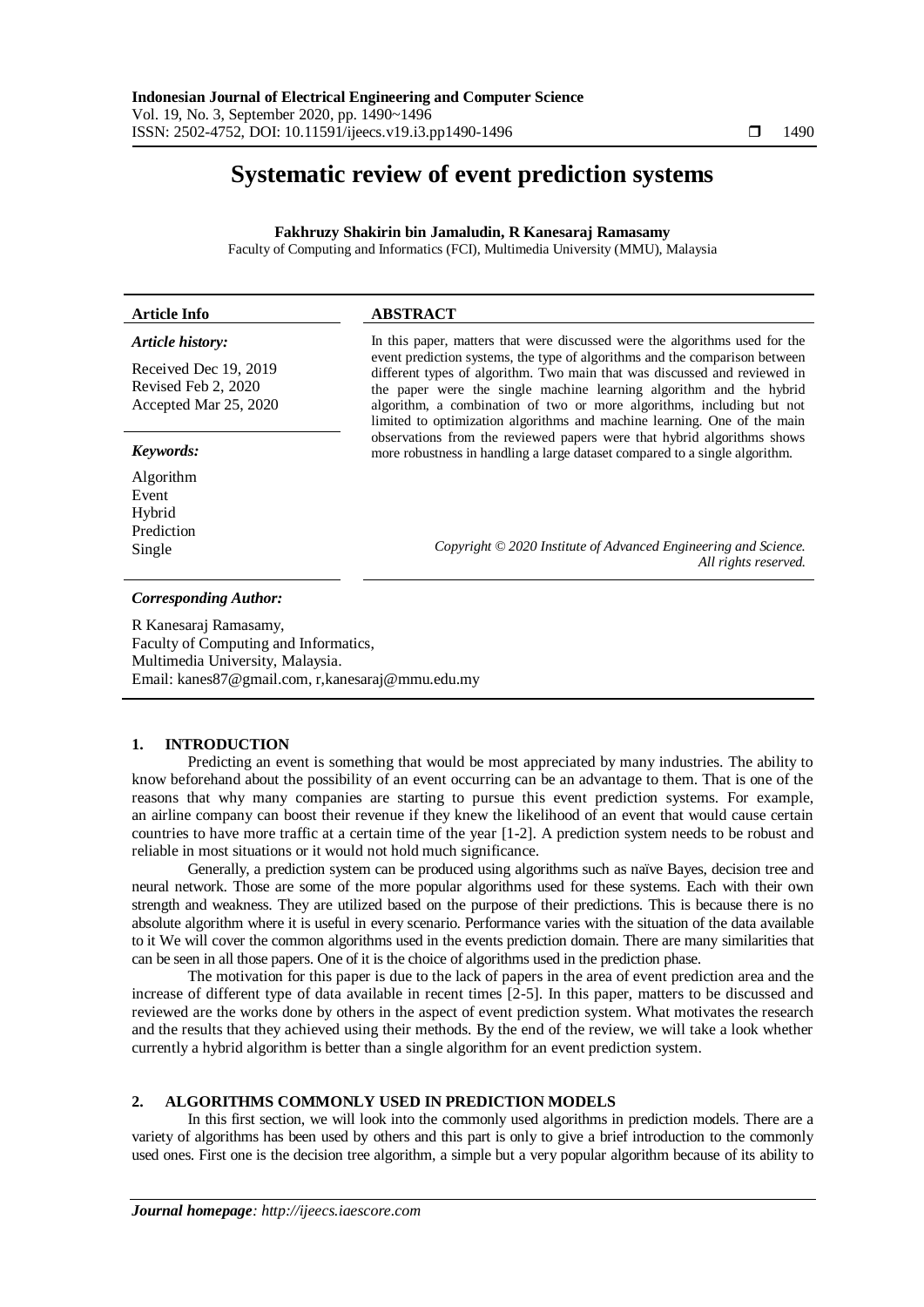give out good results and enabling transparency in the process. The algorithm can be interpreted easily and to some that is a huge factor to be considered. There are some disadvantages of the algorithm, which is the memory usage and overfitting problem. A more recent decision tree algorithm has been developed and shows an improvement from the previous version namely in efficiency in memory usage and reduced error pruning [6].

The next algorithm is the neural network algorithm or artificial neural network. It is an algorithm that is very reliable and can produce good results even when handling complex type of data. There are a number of versions of neural network [7], but the usually they are consisting of three layers which is the input layer, hidden layer and output layer. The outcome of the algorithm depends on the weight and nodes of the neural network. Although it is very reliable, some might not choose this method as it is considered as a black-box approach due to it being not interpretable.

Naïve Bayes is the other algorithm used in event prediction systems. Based on the Bayes theorem, it is used when the input has a high dimension [8]. It is labeled as naïve because the algorithm assumes all variables contributes towards classification and are mutually correlated. The advantage of using this method is that it only requires short computational time for training it and has good performances but it is less accurate compared to other methods on certain datasets as the Bayes theorem does not work in every case. Besides those three algorithms, there are other notable ones such as the Support Vector Machine (SVM) and Hidden Markov Model (HMM) [9-11].

### **3. REVIEW OF RELATED WORKS**

The type of events discussed in the paper are broad in category and does not limited to mega-events [6]. There are various works that discussed about the event recognition system, how it categorizes the events and the possible definition of events [13-15]. This paper will be discussing the events by the definition of something took place.

In this section, the related works are discussed and summarized to gain insight on the methods used in producing the event prediction system. It would be divided into two parts where the first part is the review of papers that uses only one type of algorithm in their prediction system and the second part would be where the researchers are using more than one type of algorithms.

### **3.1. Single algorithms**

A paper speaks about a fundamental flaw in classic forecasting models that uses time series analysis [16]. The flaw is that it requires a complete observation for a full period of a time series making it unable to give out a good prediction on an early basis. They seek to create a model that enables them to predict an event at an early stage based on online social networks data which has a lot of noise and complex. The model proposed by them has to be able to give out a high accuracy prediction with limited and high noise data at an early stage and the time complexity should be within an acceptable range. They came up with a model based on the Bayesian Network called Bayesian perspective Early stage Event Prediction model (BEEP). It is a different approach than a normal Bayesian network in the sense that it is an improved version of naïve Bayes classifier but looser constraints. The dataset used is from tweets. The results shown that their method is better at an early stage than other baseline methods, SVM (Support Vector Machine) and GNB (Gaussian Naïve Bayes) but as time passes by the accuracy drops but still better than other methods that was tested with. This paper touches the ability of Bayesian classifier in prediction ability when source of data is limited. Besides the flaw of having the need of complete observation, time series analysis has other factors that hinders its ability to forecast. The time series data offers some challenges that needs to be considered when using it [17]. The work mentions about the time complexity, privacy of data, noise in data and the dimension of time series data. There are steps that can be taken to handle these challenges in order to create a good forecasting model based on time series analysis. The work has also listed the other works done in various fields that utilizes the time series analysis and it covers a wide range of scope [18].

In [19] researches the way of helping farmers in managing their agriculture. Global warming has caused many unpredictable weathers to occur and that has troubled the farmers in managing their farms. This research seeks to develop a decision support system for agriculture management where they use time series analysis. This method however has the flaw as [16] had mentioned in their paper. It requires a complete set of data in a period to make a good prediction. Although their model can predict with the lack of data, it would be considered incomplete and inaccurate as the algorithm depends on that update from the user. In [20-21] and [8] applies decision tree in their method for the forecasting part. Among them, [20] shows the least successful result among them this is because there has not been a significant increase of accuracy despite using many factors and a good amount of data size. However, this is not seen in the study by [21] and [8]. One of the reasons is that the factors chosen by the researchers may not matter much thus does not contribute to the accuracy of the results or because of the domain knowledge of the problem. The paper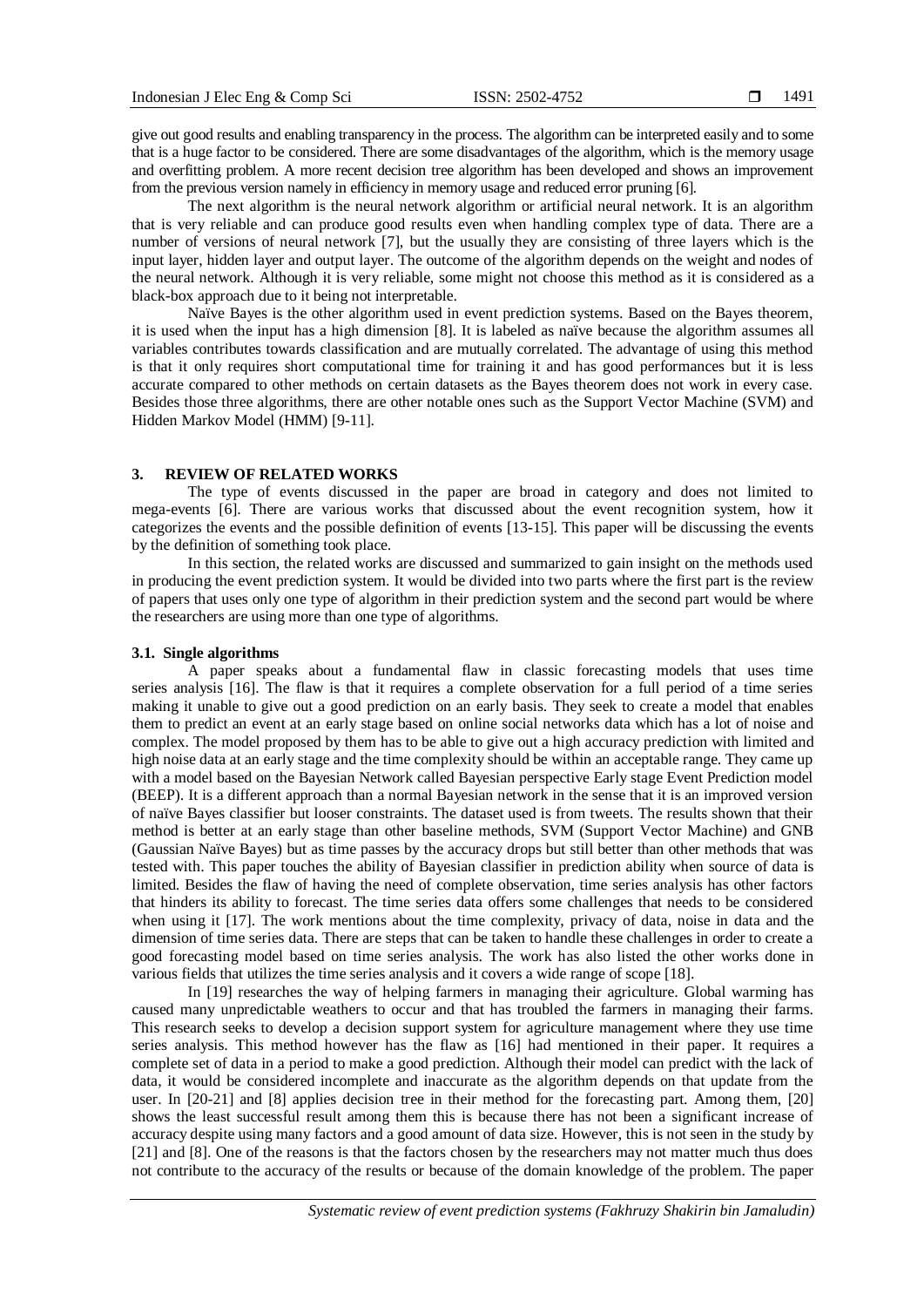by [21] and [8] clearly shows an expertise in those area as they were able to determine the important factors to include in the tree and in addition to that they also employ techniques such as finding the information gain to help decide which factor to consider. A precaution measure to avoid overfitting was also used, pruning. This helps the researchers to maintain the accuracy of the model and avoiding the model from overfitting the training data.

In a paper [22], they are creating a forecasting model based on wavelet transform and back propagation neural network but the authors has also mention about the comparison of algorithms in their paper. To sum it up, a single algorithm is dependent on the situation of the problem and usually they can handle a small sample set data if it were to have a lower time complexity. For example, a neural network algorithm can handle a large and complex dataset but the time complexity would be high and for most cases that is not the ideal solution. [16] has mention the weakness of time series analysis and naïve Bayes classifier has the limitation of needing a large number of data to obtain a good result [23].

A paper predicting the life events of a person based on the user's tweet history uses SVM as their prediction model [24]. They mined the data needed from Twitter's API and they sorted out the data based on the life event that they have defined. They look for keywords from the users to identify the life events that the users might be going through. They did not utilize time series feature in their research and they believe that may have cause inaccurate results for a shorter period of time as their results have the best accuracy in six months duration.

We have looked into the models by others that only uses an algorithm in their research. Based on those findings we can infer that it is plausible to use a single algorithm as long as the algorithm chosen for the problem is suitable because some problems are only suitable to be solved using certain algorithms. For example, a neural network algorithm may find a longer time to compute in computing a problem as compared to Bayesian network which performs faster but may give lower accuracy result. The user needs to be able to discern the main problem to be solved.

#### **3.2. Hybrid algorithms**

The following part touches about the models that utilized hybrid algorithms which is a combination of two or more algorithms in the prediction model. A paper tested the power of two algorithms [25] with the same dataset. In addition to simply testing the prediction capabilities, the authors have also tested the algorithm when they are used together with K-means clustering algorithm. The K-means are applied to the dataset and the result is fed to the prediction algorithms. The result was that while without the help of Kmeans, both of the algorithms perform on an average basis but with K-means, the results were increased significantly. This however does not prove that K-means will work on all other algorithm such as it works on the decision tree and neural network as the author has not try this in their experiment.

K-means is one of the clustering algorithms that can help to cluster the data into similar patterns or class and it is also used in numerous cases as the combination of algorithms in prediction model [26, 27]. In [28] is one of the examples that does so. Apart from K-means, genetic algorithm is one other frequently used algorithm which was used for parameter optimization [29-33]. Genetic algorithm optimizes parameters that will be input to the prediction algorithms. By optimizing the parameters, the prediction models are able to perform better and faster [34-37].

In [29] demonstrates this example where they are trying to create a model to predict the stress of an Anchor bolt. They created a model, a back propagation neural network with genetic algorithm as the parameter optimizer. To prove that their model performs better, they have also tested it with a similar neural network but without the addition of genetic algorithm to optimize the parameters. It is shown that with the help of genetic algorithm, it obtains a better accuracy. In [31] and [32] also combines genetic algorithm with neural network for their prediction model. The former predicts train arrival time and the latter predicts aircraft engine wear. These are two different event scenarios but the main purpose is still the same, which is to predict the event beforehand. As the work mentioned before, the genetic algorithm plays an important role in these cases where it optimizes the parameters for the neural network algorithm [29]. In a previous work done, they are able to solve the problem of low speed in local optimization and convergence of backpropagation neural network [23] and another one was able to achieve high accuracy for their prediction with the deployment of genetic algorithm [31].

There have also been studies where they combine with 2 different algorithms that does not use the help of k-means or genetic algorithm. One uses the hybrid algorithm that combines regression analysis with time series analysis [38]. Both are which an important prediction model. They combine them to gain the advantages of each model for their work. Another study combines decision tree with neural network [39]. They also believe in the merit of combining these 2 algorithms together. They wished to cover up the weakness of a single algorithm for prediction, which they use neural network first and discover that although error was small, it had high time complexity making it less efficient. The combination of those two makes the model to become more efficient and faster even for a larger dataset which the neural network has high time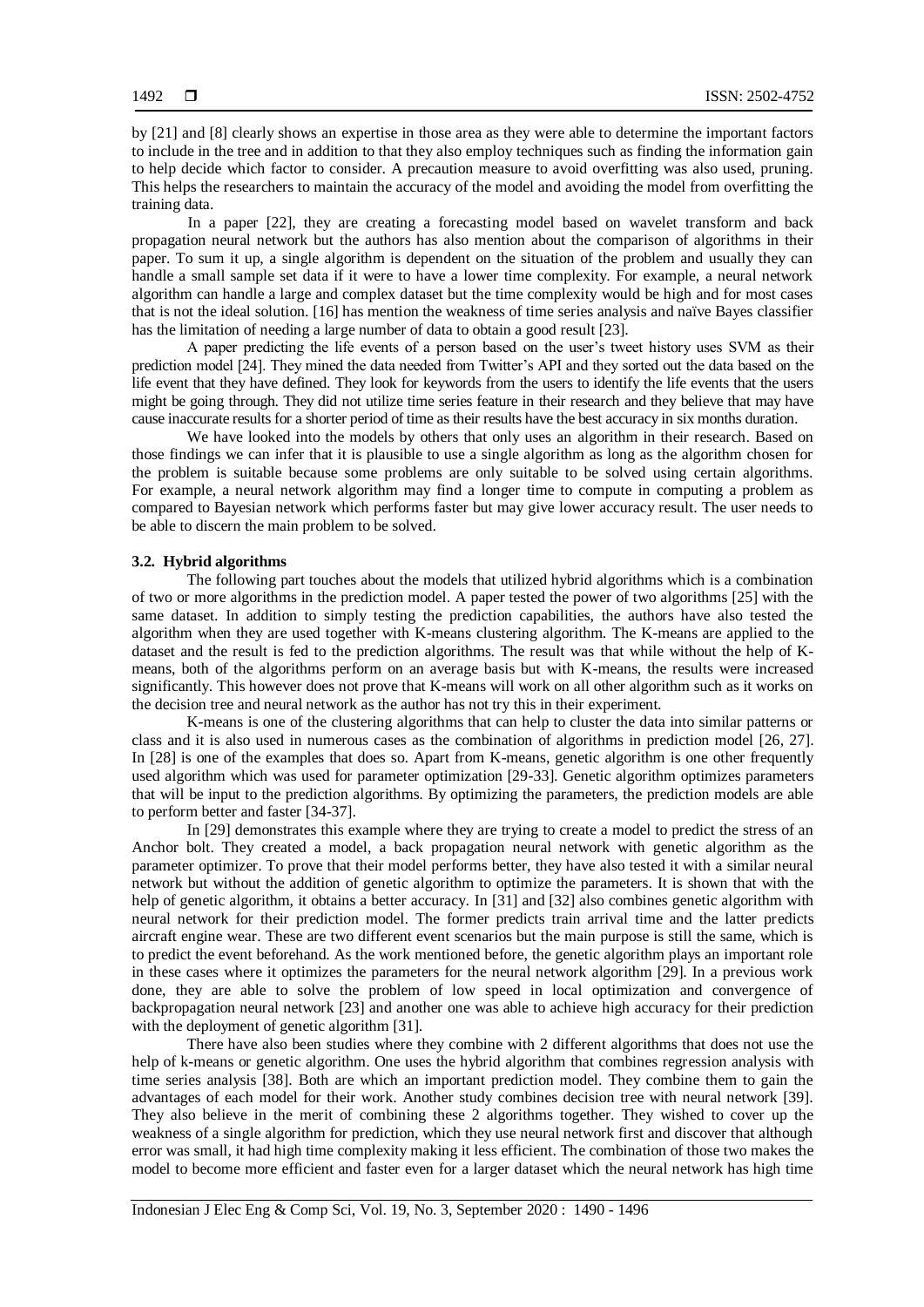complexity. The accuracy obtained was slightly lower than a single algorithm, only differs by 1%-2% but the average time taken for the combination was improved drastically. Taking that into consideration, the combination algorithm is a better choice in that case.

A recommendation system for Facebook public events uses the combination of Random Forest and Logistic Regression [40]. The result shows effectiveness but still unclear on the application on a wide scale basis as the experiment was done only in a selected city but the main reason for using the method of the two algorithms is to reduce overfitting in the model. The research also talks about the possibility of an individual model to have a poorer performance compared to a model with a combination of algorithms. They believe that it may be caused by the data distribution or type of the problem being addressed. Another research was done previously to create a method to form an ensemble [41]. A decision tree that was used to predict a flight delay with the help of gradient boosting algorithm also gives out a good accuracy [17]. They decided to use that method as it has been proven that the decision tree with gradient boosting are able to handle regression task quite well [42]. The gradient boosting algorithm reduces the error made by the prediction model allowing a better overall accuracy. It was tested with 70 airports and shown a good result.

A combination of neural network and genetic algorithm has been shown effectiveness from various works. Another work uses the genetic algorithm in conjunction with SVM [43]. The work seeks to predict the event of bankruptcy using those algorithms. Similar to hybrid model that uses genetic algorithm, this work also utilizes it to optimize the parameter for the use of SVM. The result shows that when compared to SVM only model, it performs better showing the effectiveness of genetic algorithm in boosting the model's accuracy.

A hybrid approach in predicting crimes also have been made [44]. The approach is unlike the previous methods discussed as it involves semantic analysis. The main idea is the same though, the idea is to combine two different approaches in order to get a much better result as more and more type of data is available compared to 15 years back.

A hybrid algorithm is not just the combinations between two different algorithms. It should seek to maximize the abilities of both algorithms to its full potential. As such, [39] has talked about the importance of choosing which algorithms for the combinations. Some combination may prove to be more useful in certain cases than the other. The metrics used in assessing the machine learning model should also follow the correct standard, statistical approaches [45-50]. There can be multiple metrics that can be used to evaluate the model that is built. A standardized metric should be used so that no bias is involved in evaluating the models whether single or a hybrid model.

#### **3.3. Summary of related works**

Table 1 is the summary of the algorithms used in the related works section; the tick sign indicates the algorithm used in their paper. The paper that uses hybrid algorithm have more than one tick indicating the combination of the algorithms. There are some papers not included in the table of summary because the papers which were excluded are not prediction systems in event but are used to justify the argument made. In the others column, the algorithm can be Support Vector Machine (SVM), K-means, Regression Analysis or even algorithms specifically made to cater their specific problem.

| Others<br>$[16]$<br>$[19]$<br>$[20]$<br>$[21]$<br>$[29]$<br>$[38]$<br>[8]<br>$[22]$<br>$[16]$<br>$[30]$<br>$[31]$<br>$[32]$<br>$[39]$<br>$[40]$<br>$[17]$<br>$[42]$<br>$[24]$<br>[43] | Algorithm(s) Used    |                      |                |                   |               |       |  |
|---------------------------------------------------------------------------------------------------------------------------------------------------------------------------------------|----------------------|----------------------|----------------|-------------------|---------------|-------|--|
|                                                                                                                                                                                       | <b>Related Works</b> | Time Series Analysis | Neural Network | Genetic Algorithm | Decision Tree | Bayes |  |
|                                                                                                                                                                                       |                      |                      |                |                   |               |       |  |
|                                                                                                                                                                                       |                      |                      |                |                   |               |       |  |
|                                                                                                                                                                                       |                      |                      |                |                   |               |       |  |
|                                                                                                                                                                                       |                      |                      |                |                   |               |       |  |
|                                                                                                                                                                                       |                      |                      |                |                   |               |       |  |
|                                                                                                                                                                                       |                      |                      |                |                   |               |       |  |
|                                                                                                                                                                                       |                      |                      |                |                   |               |       |  |
|                                                                                                                                                                                       |                      |                      |                |                   |               |       |  |
|                                                                                                                                                                                       |                      |                      |                |                   |               |       |  |
|                                                                                                                                                                                       |                      |                      |                |                   |               |       |  |
|                                                                                                                                                                                       |                      |                      |                |                   |               |       |  |
|                                                                                                                                                                                       |                      |                      |                |                   |               |       |  |
|                                                                                                                                                                                       |                      |                      |                |                   |               |       |  |
|                                                                                                                                                                                       |                      |                      |                |                   |               |       |  |
|                                                                                                                                                                                       |                      |                      |                |                   |               |       |  |
|                                                                                                                                                                                       |                      |                      |                |                   |               |       |  |
|                                                                                                                                                                                       |                      |                      |                |                   |               |       |  |
|                                                                                                                                                                                       |                      |                      |                |                   |               |       |  |

Table 1. The summary of algorithms used in related works

*Systematic review of event prediction systems (Fakhruzy Shakirin bin Jamaludin)*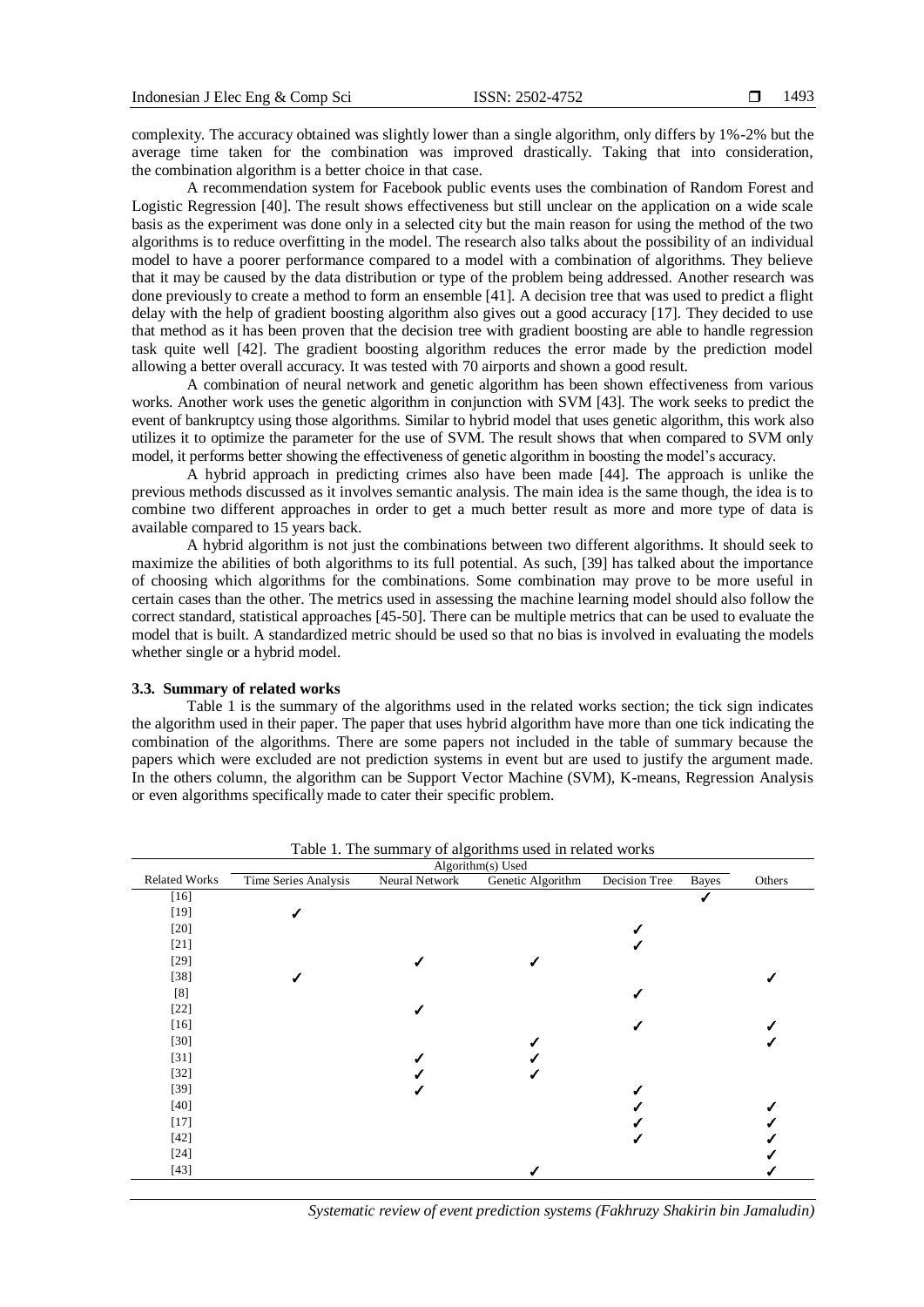## **4. COMPARISON BETWEEN SINGLE AND HYBRID ALGORITHMS**

In this section, we will look into the summarization of the previous part where in the event prediction systems, researchers have started to apply hybrid algorithms and the benefits of doing so. Apart from that, we would also look into the benefit of using a single algorithm. Table 2 is the generalization of comparison between the two types of algorithms used in the prediction model. The table is also created with in mind that they are in the scenario where a large dataset is used. Given a large dataset, a single algorithm can have a high time complexity, accuracy can be high but depends on the situation, efficiency is low as the time complexity is high and accuracy is not that good but it is easy to integrate into the prediction model. Less steps are needed to apply the model into the prediction model. As for hybrid algorithms, for a large dataset, it is very suitable as they can have high accuracy with a low time complexity but unlike a single algorithm, it is more complicated and more steps are needed to integrate the algorithm into the model.

A smaller dataset or a smaller scale project it is better to use a single algorithm for the prediction model. However, it is not really the case when the project expands to become bigger because a single algorithm has their own limitations. For example, the model may be overfitted into the training dataset and thus performance overall is affected. There are measures to prevent this such as more thorough data pre-processing, pruning and etc. A hybrid algorithm tackles the problem by enabling the benefits of the algorithms to be used properly. Given a decision tree and neural network [30], they complement each other and as a result, the model has the strength of both neural network and decision tree. Proper steps are needed for the deployment of model with hybrid algorithm as not all combination can work perfectly.

| Table 2. The Comparison between single and hybrid algorithm |  |
|-------------------------------------------------------------|--|

|                 | Single                     | Hybrid                       |
|-----------------|----------------------------|------------------------------|
| Time Complexity | High given a large dataset | Low event with large dataset |
| Accuracy        | Average                    | High                         |
| Efficiency      | Low                        | High                         |
| Implementation  | Simple                     | Complex                      |
|                 |                            |                              |

## **5. PROPOSED MODEL FOR EFFECTIVE EVENT PREDICTION**

The model proposed for event prediction system is one that is widely used in the various domains of event prediction which is the Genetic Algorithm – Neural Network (GA-NN). Proven to be efficient in other domains, this model shows potential in producing a good result in the event prediction. The goal of the event prediction system that uses this model is to predict what type of event will most likely be successful if the event is organized. Given the dataset contains information such as event participation, the review of the event, type of event, duration of the event and the date of the events held in the past. An event would be considered successful if the event has a participation rate of above 70% and has good reviews from the participant. A good review is when the average rating given by the participant is above 60% where the participants are required to rate the event from a scale of 1 to 5.

Genetic Algorithm will be used as the neural network parameter optimization as it has been shown effectiveness in boosting the performance of prediction model. The parameter is to undergo the genetic algorithm process of evaluation with fitness function, selection, crossover and mutation. The neural network to be used in the proposed model is the back propagation neural network which allows the model to back propagate and readjust the weights accordingly until the error produced is in the acceptable threshold. For the activation function of neural network, ReLU (Rectified Linear Unit) will be used. It takes less time to compute due to the simple math and it converges faster making it a viable choice.

$$
f(x) = \begin{cases} 0 \text{ for } x < 0 \\ x \text{ for } x \ge 0 \end{cases}
$$

#### Formula 1. ReLU

### **6. CONCLUSION**

Based on the papers discussed and the results they achieved, an event prediction system is feasible both by a single algorithm or even a hybrid algorithm. It all depends on the application of the model, if it involves a huge amount of data then it is better to deploy a model with a hybrid algorithm due to its ability to handle large dataset and robustness. For a smaller scale project, a single algorithm is more suitable as it can give out an adequate accuracy with easier implementation. Although hybrid algorithm offers a more robust and efficient model, the factor that needs to be considered when using it is the suitable combination for the purpose of forecasting as certain combination are more suitable for it than the other.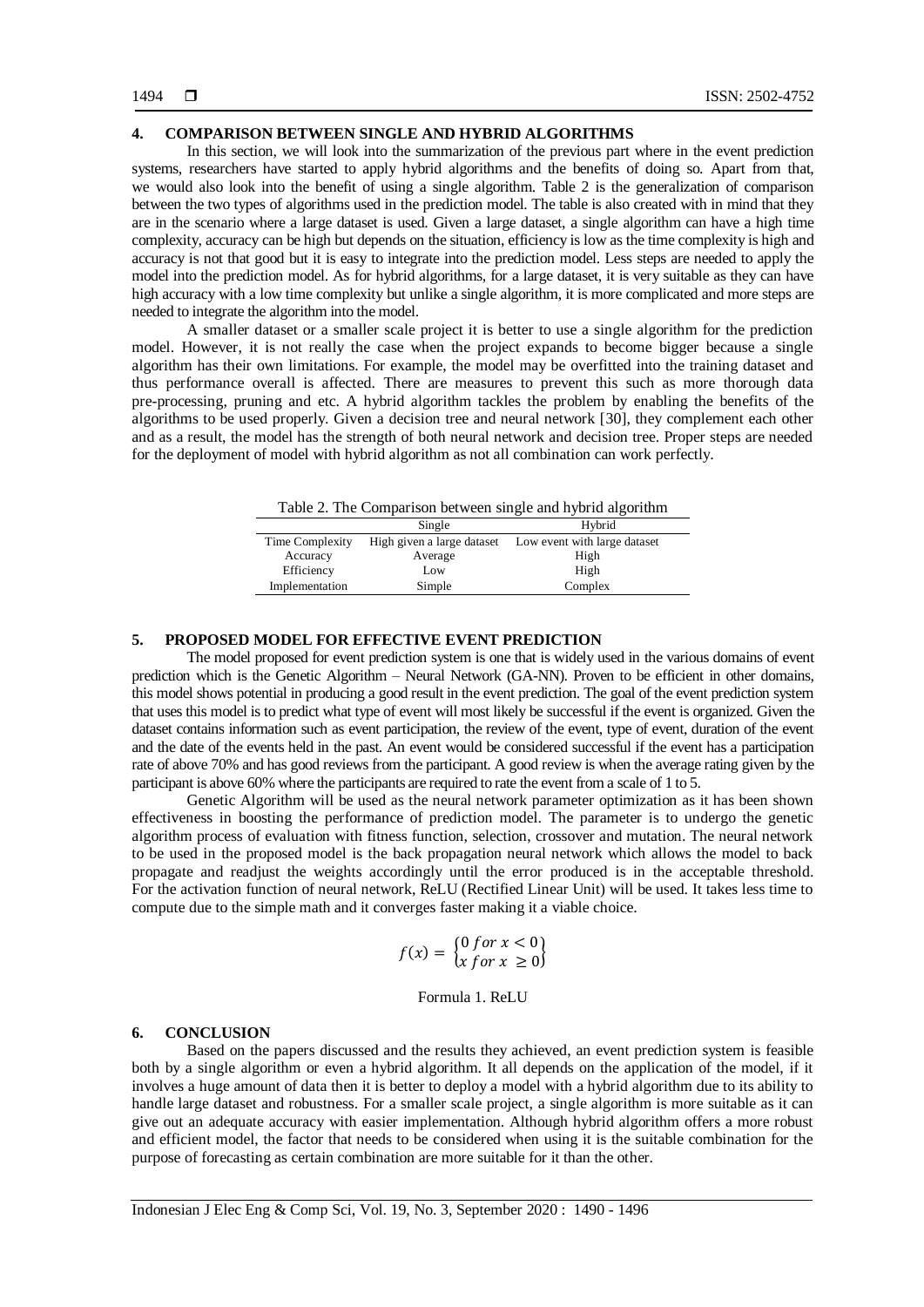As such, a new possible research field is to identify the combination between algorithms for event predictions. The suggested research might be included but not limited to the type of events we are trying to predict with various combinations of algorithms that returns the highest accuracy. There might be a correlation between the type of algorithms used and what kind of events are predicted.

#### **ACKNOWLEDGEMENTS**

This research is supported by TM R&D (RDTC/180969), the data was provided by Girl Guides Association Malaysia which was used validate the model.

### **REFERENCES**

- [1] Dietterich, T. G., & Michalski, R. S. "Discovering patterns in sequences of events". *Artificial Intelligence*, vol. 25, no. 2, pp. 187-232, 1985.
- [2] Letham, B., Rudin, C. & Madigan, D. "Sequential event prediction". *Mach Learn 93*, pp. 357-380, 2013.
- [3] Russom, P. "Big data analytics". *TDWI best practices report, fourth quarter*, vol. 19, no. 4, pp. 1-34, 2011.
- [4] Raghupathi, W., & Raghupathi, V. "Big data analytics in healthcare: promise and potential". *Health information science and systems*, vol. 2, no. 1, p. 3, 2014.
- [5] Kambatla, K., Kollias, G., Kumar, V., & Grama, A. "Trends in big data analytics". *Journal of Parallel and Distributed Computing*, vol. 74, no. 7, pp. 2561-2573, 2014.
- [6] Pandya, R., & Pandya, J. C5. "0 algorithm to improved decision tree with feature selection and reduced error pruning". *International Journal of Computer Applications*, vol. 117, no. 16, pp. 18-21, 2015.
- [7] Nwulu, N. I. "A decision trees approach to oil price prediction". *In 2017 International Artificial Intelligence and Data Processing Symposium (IDAP)*, *IEEE*, pp. 1-5, September 2017.
- [8] Trafalis, T. B., & Ince, H. "Support vector machine for regression and applications to financial forecasting". In *Proceedings of the IEEE-INNS-ENNS International Joint Conference on Neural Networks. IJCNN 2000. Neural Computing: New Challenges and Perspectives for the New Millennium*, *IEEE*, vol. 6, pp. 348-353, July 2000.
- [9] Meyer, D., Leisch, F., & Hornik, K. "The support vector machine under test". *Neurocomputing*, vol. 55, no. 1-2, pp. 169-186, 2003.
- [10] Beal, M. J., Ghahramani, Z., & Rasmussen, C. E. "The infinite hidden Markov model". In *Advances in neural information processing systems*, pp. 577-584, 2002.
- [11] Müller, M. "What makes an event a mega-event? Definitions and sizes". *Leisure studies*, vol. 34, no. 6, pp. 627-642, 2015.
- [12] Chaudet, H. "Extending the event calculus for tracking epidemic spread". *Artificial Intelligence in Medicine*, vol. 38, no. 2, pp. 137-156, 2006.
- [13] Katzouris, N., Artikis, A., & Paliouras, G. "Online learning of event definitions". *Theory and Practice of Logic Programming*, vol. 16, no. 5-6, pp. 817-833, 2016.
- [14] Katzouris, N., Artikis, A., & Paliouras, G. "Incremental learning of event definitions with inductive logic programming", *Machine Learning*, vol. 100, no. 2-3, pp. 555-585, 2015.
- [15] Ma, X., Gao, X., & Chen, G. "Beep: A bayesian perspective early stage event prediction model for online social networks". In *2017 IEEE International Conference on Data Mining (ICDM)*, *IEEE*, pp. 973-978, November 2017.
- [16] Manna, S., Biswas, S., Kundu, R., Rakshit, S., Gupta, P., & Barman, S. "A statistical approach to predict flight delay using gradient boosted decision tree". In *2017 International Conference on Computational Intelligence in Data Science (ICCIDS)*, *IEEE*, pp. 1-5, June 2017.
- [17] S. M. Molaei and M. R. Keyvanpour, "An analytical review for event prediction system on time series," *2015 2nd International Conference on Pattern Recognition and Image Analysis (IPRIA)*, Rasht, pp. 1-6, 2015.
- [18] Panda, S., Sahu, S., Jena, P., & Chattopadhyay, S. "Comparing fuzzy-C means and K-means clustering techniques: a comprehensive study". In *Advances in computer science, engineering & applications*, *Springer*, Berlin, Heidelberg, pp. 451-460, 2012.
- [19] Karypis, M. S. G., Kumar, V., & Steinbach, M. "A comparison of document clustering techniques". In TextMining Workshop at KDD2000, May 2000.
- [20] Morissette, L., & Chartier, S. "The k-means clustering technique: General considerations and implementation in Mathematica". *Tutorials in Quantitative Methods for Psychology*, vol. 9, no. 1, pp. 15-24, 2013.
- [21] Animas, M. I., Byun, Y. C., Gerardo, B. D., & Concepcion, M. B. "Decision support system for agricultural management using prediction algorithm". In *2013 IEEE/ACIS 12th International Conference on Computer and Information Science (ICIS)*, *IEEE*, pp. 191-194, June 2013.
- [22] Tang, X., Liu, Z., Li, T., Wu, W., & Wei, Z. "The Application of Decision Tree in the Prediction of Winning Team". In *2018 International Conference on Virtual Reality and Intelligent Systems (ICVRIS)*, *IEEE*, pp. 239-242, August 2018.
- [23] Guo, J., Liu, H., Luan, Y., & Wu, Y. "Application of Birth Defect Prediction Model Based on C5. 0 Decision Tree Algorithm". In *2018 IEEE International Conference on Internet of Things (iThings) and IEEE Green Computing and Communications (GreenCom) and IEEE Cyber, Physical and Social Computing (CPSCom) and IEEE Smart Data (SmartData)*, *IEEE*, pp. 1867-1871, July 2018.
- [24] Hu, W., Tao, Z., Guo, D., & Pan, Z. "Natural gas prediction model based on wavelet transform and BP neural network". In *2018 33rd Youth Academic Annual Conference of Chinese Association of Automation (YAC) IEEE*, pp. 952-955, May 2018.